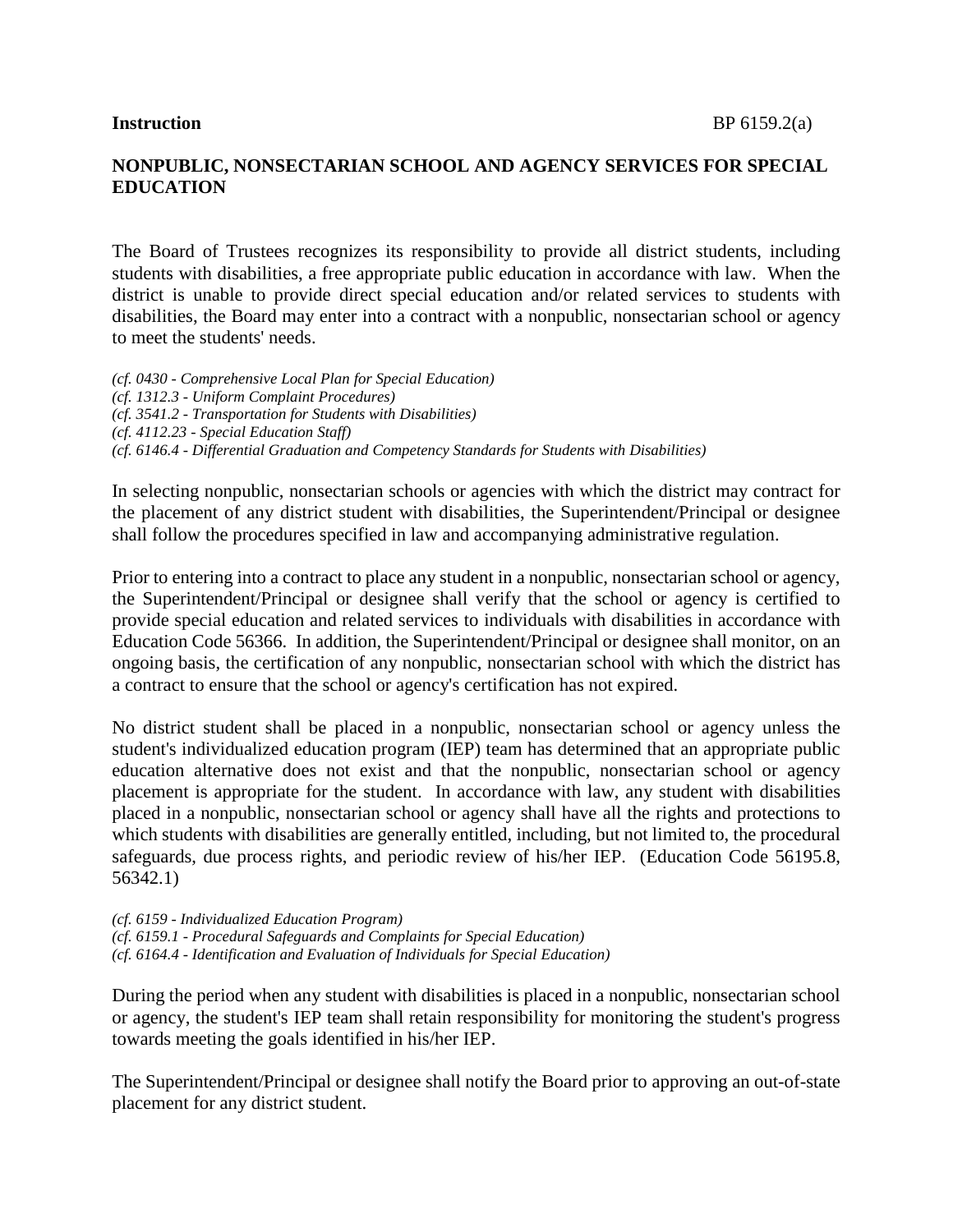## **NONPUBLIC, NONSECTARIAN SCHOOL AND AGENCY SERVICES FOR SPECIAL EDUCATION** (continued)

In accordance with Education Code 56366.2, the Superintendent/Principal or designee may apply to the Superintendent of Public Instruction to waive any of the requirements of Education Code 56365, 56366, 56366.3, and 56366.6.

*(cf. 1431 - Waivers)*

*Legal Reference:*

*EDUCATION CODE 56034-56035 Definitions of nonpublic, nonsectarian school and agency 56042 Placement not to be recommended by attorney with conflict of interest 56101 Waivers 56163 Certification 56168 Responsibility for education of student in hospital or health facility school 56195.8 Adoption of policies 56342.1 Individualized education program; placement 56360-56369 Implementation of special education 56711 Computation of state aid 56740-56743 Apportionments and reports 56760 Annual budget plan; service proportions 56775.5 Reimbursement of assessment and identification costs FAMILY CODE 7911-7912 Interstate compact on placement of children GOVERNMENT CODE 7570-7587 Interagency responsibilities for providing services to disabled children; especially: 7572.55 Seriously emotionally disturbed child; out-of-state placement WELFARE AND INSTITUTIONS CODE 362.2 Out-of-home placement for IEP 727.1 Out-of-state placement of wards of court CODE OF REGULATIONS, TITLE 5 3001 Definitions 3060-3070 Nonpublic, nonsectarian school and agency services UNITED STATES CODE, TITLE 20 1400-1487 Individuals with Disabilities Education Act CODE OF FEDERAL REGULATIONS, TITLE 34 300.129-300.148 Children with disabilities in private schools COURT DECISIONS Agostini v. Felton, (1997) 521 U.S. 203, 117 S.Ct. 1997*

#### *Management Resources:*

*FEDERAL REGISTER Rules and Regulations, August 14, 2006, Vol. 71, Number 156, pages 46539-46845 WEB SITES California Department of Education: http://www.cde.ca.gov U.S. Department of Education, Office of Special Education and Rehabilitative Services: http://www.ed.gov/about/offices/list/osers*

#### Policy **CUDDEBACK UNION ELEMENTARY SCHOOL DISTRICT**

adopted: December 11, 2019 Carlotta, California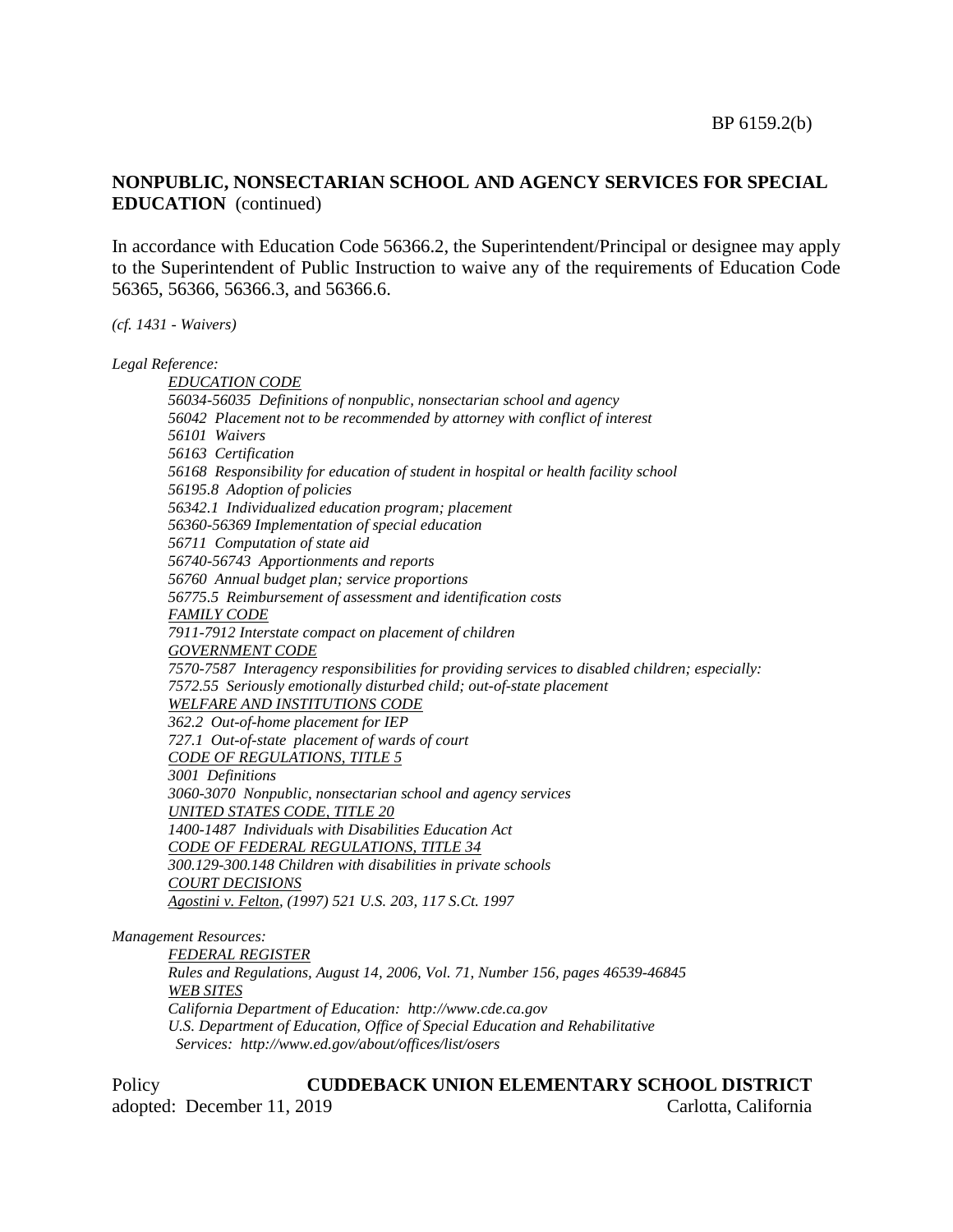## **NONPUBLIC, NONSECTARIAN SCHOOL AND AGENCY SERVICES FOR SPECIAL EDUCATION**

#### **Master Contract**

Every master contract with a nonpublic, nonsectarian school or agency shall be made on forms provided by the California Department of Education and shall include an individual services agreement negotiated for each student.

Each master contract shall specify the general administrative and financial agreements for providing the special education and designated instruction and services, including student-teacher ratios, as well as transportation if specified in a student's individualized education program (IEP). The administrative provisions of the contract shall include procedures for recordkeeping and documentation, and the maintenance of school records by the district to ensure that appropriate high school graduation credit is received by any participating student. The contract may allow for partial or full-time attendance at the nonpublic, nonsectarian school. (Education Code 56366)

*(cf. 3541.2 - Transportation for Students with Disabilities) (cf. 3580 - District Records) (cf. 5125 - Student Records) (cf. 6146.1 - High School Graduation Requirements)*

The master contract shall include a description of the process to be utilized by the district to oversee and evaluate placements in nonpublic, nonsectarian schools. This description shall include a method for evaluating whether each student is making appropriate educational progress. (Education Code 56366)

With mutual agreement of the district and a nonpublic, nonsectarian school or agency, changes may be made to the administrative and financial agreements in the master contract at any time, provided the change does not alter a student's educational instruction, services, or placement as outlined in his/her individual services agreement. (Education Code 56366)

#### **Placement and Services**

The Superintendent/Principal or designee shall develop an individual services agreement for each student to be placed in a nonpublic, nonsectarian school or agency based on the student's IEP. Each individual services agreement shall specify the length of time authorized in the student's IEP for the nonpublic, nonsectarian school services, not to exceed one year. Changes in a student's educational instruction, services, or placement shall be made only on the basis of revisions to the student's IEP. (Education Code 56366)

*(cf. 6159 - Individualized Education Program)*